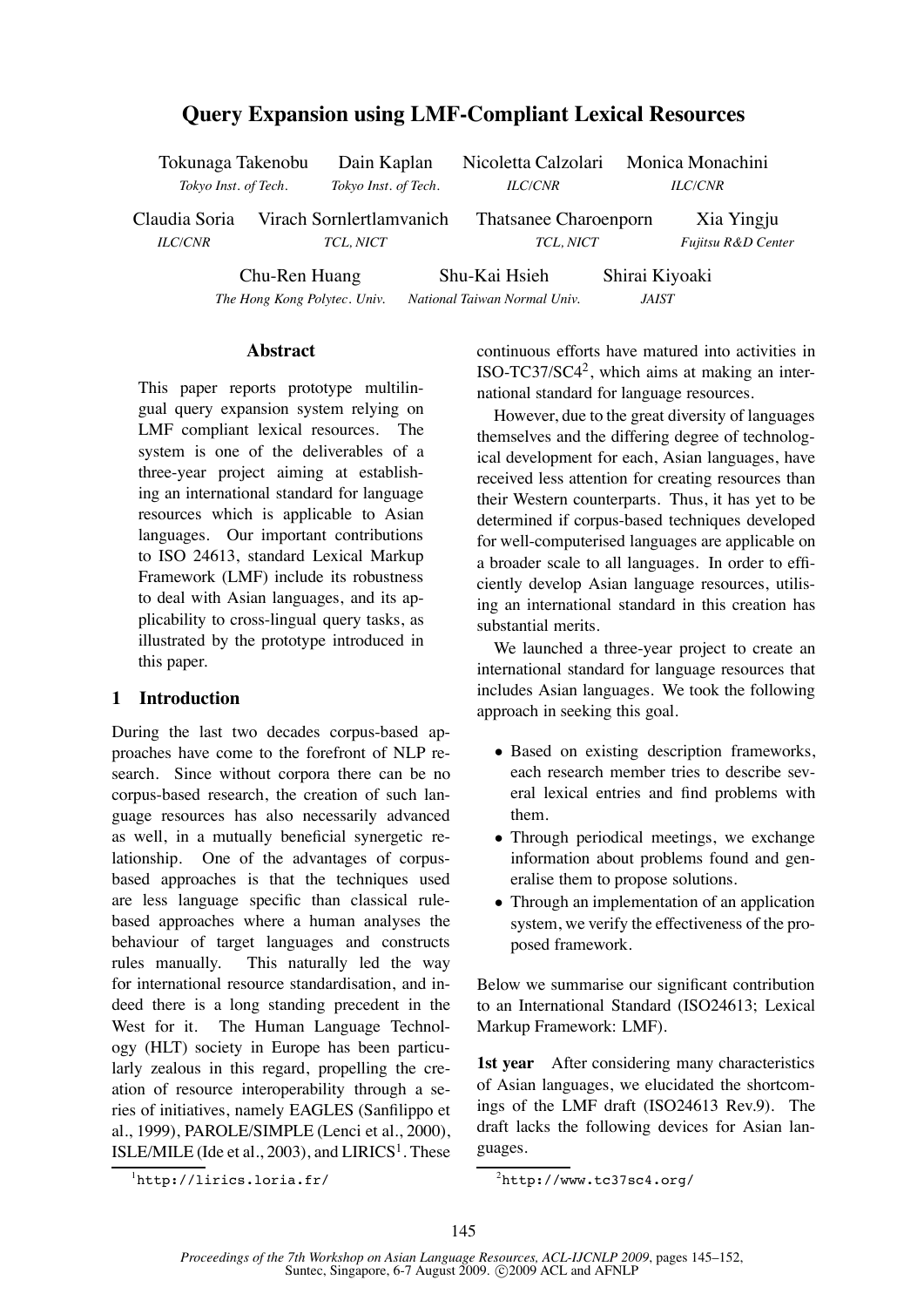- (1) A mapping mechanism between syntactic and semantic arguments
- (2) Derivation (including reduplication)
- (3) Classifiers
- (4) Orthography
- (5) Honorifics

Among these, we proposed solutions for (1) and (2) to the ISO-TC37 SC4 working group.

**2nd year** We proposed solutions for above the  $(2)$ ,  $(3)$  and  $(4)$  in the comments of the Committee Draft (ISO24613 Rev. 13) to the ISO-TC37 SC4 working group. Our proposal was included in DIS (Draft International Standard).

- (2') a package for derivational morphology
- (3') the syntax-semantic interface resolving the problem of classifiers
- (4') representational issues with the richness of writing systems in Asian languages

**3rd year** Since ISO 24613 was in the FDIS stage and fairly stable, we built sample lexicons in Chinese, English, Italian, Japanese, and Thai based on ISO24613. At the same time, we implemented a query expansion system utilising rich linguistic resources including lexicons described in the ISO 24613 framework. We confirmed that a system was feasible which worked on the tested languages (including both Western and Asian languages) when given lexicons compliant with the framework. ISO 24613 (LMF) was approved by the October 2008 ballot and published as ISO-24613:2008 on 17th November 2008.

Since we have already reported our first 2 year activities elsewhere (Tokunaga and others, 2006; Tokunaga and others, 2008), we focus on the above query expansion system in this paper.

# **2 Query expansion using LMF-compliant lexical resources**

We evaluated the effectiveness of LMF on a multilingual information retrieval system, particularly the effectiveness for linguistically motivated query expansion.

The linguistically motivated query expansion system aims to refine a user's query by exploiting the richer information contained within a lexicon described using the adapted LMF framework. Our lexicons are completely complaint with this international standard. For example, a user inputs a keyword "ticket" as a query. Conventional query

expansion techniques expand this keyword to a set of related words by using thesauri or ontologies (Baeza-Yates and Ribeiro-Neto, 1999). Using the framework proposed by this project, expanding the user's query becomes a matter of following links within the lexicon, from the source lexical entry or entries through predicate-argument structures to all relevant entries (Figure 1). We focus on expanding the user inputted list of nouns to relevant verbs, but the reverse would also be possible using the same technique and the same lexicon. This link between entries is established through the *semantic type* of a given sense within a lexical entry. These semantic types are defined by higherlevel ontologies, such as MILO or SIMPLE (Lenci et al., 2000) and are used in semantic predicates that take such semantic types as a restriction argument. Since senses for verbs contain a link to a semantic predicate, using this semantic type, the system can then find any/all entries within the lexicon that have this semantic type as the value of the restriction feature of a semantic predicate for any of their senses. As a concrete example, let us continue using the "ticket" scenario from above. The lexical entry for "ticket" might contain a semantic type definition something like in Figure 2.

```
<LexicalEntry ...>
  <feat att="POS" val="N"/>
  <Lemma>
    <feat att="writtenForm"
          val="ticket"/>
  </Lemma>
  <Sense ...>
    <feat att="semanticType"
          val="ARTIFACT"/>
    ...
  </Sense>
  ...
</LexicalEntry>
```
Figure 2: Lexical entry for "ticket"

By referring to the lexicon, we can then derive any actions and events that take the semantic type "ARTIFACT" as an argument.

First all semantic predicates are searched for arguments that have an appropriate restriction, in this case "ARTIFACT" as shown in Figure 3, and then any lexical entries that refer to these predicates are returned. An equally similar definition would exist for "buy", "find" and so on. Thus, by referring to the predicate-argument structure of related verbs, we know that these verbs can take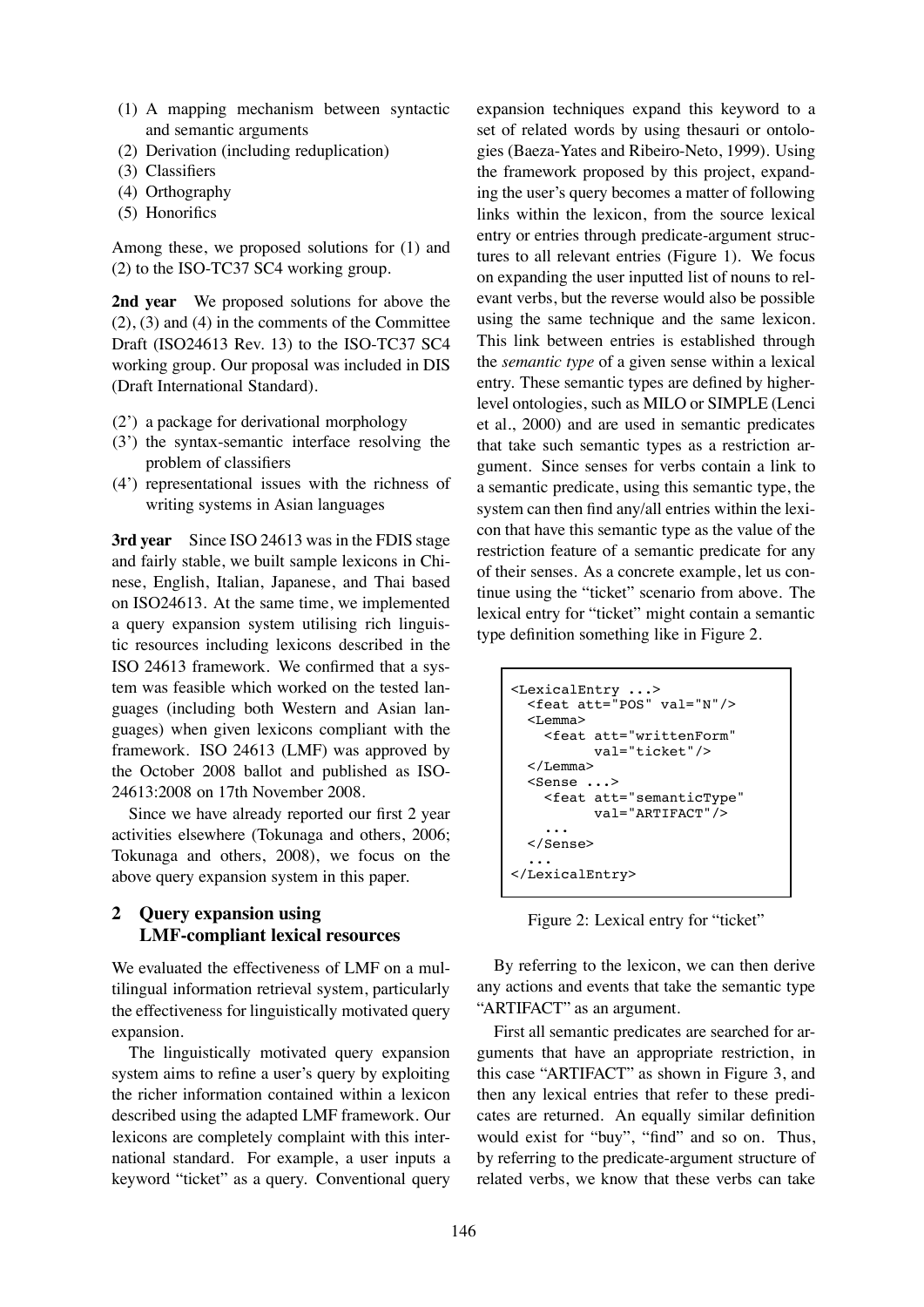

Figure 1: QE Process Flow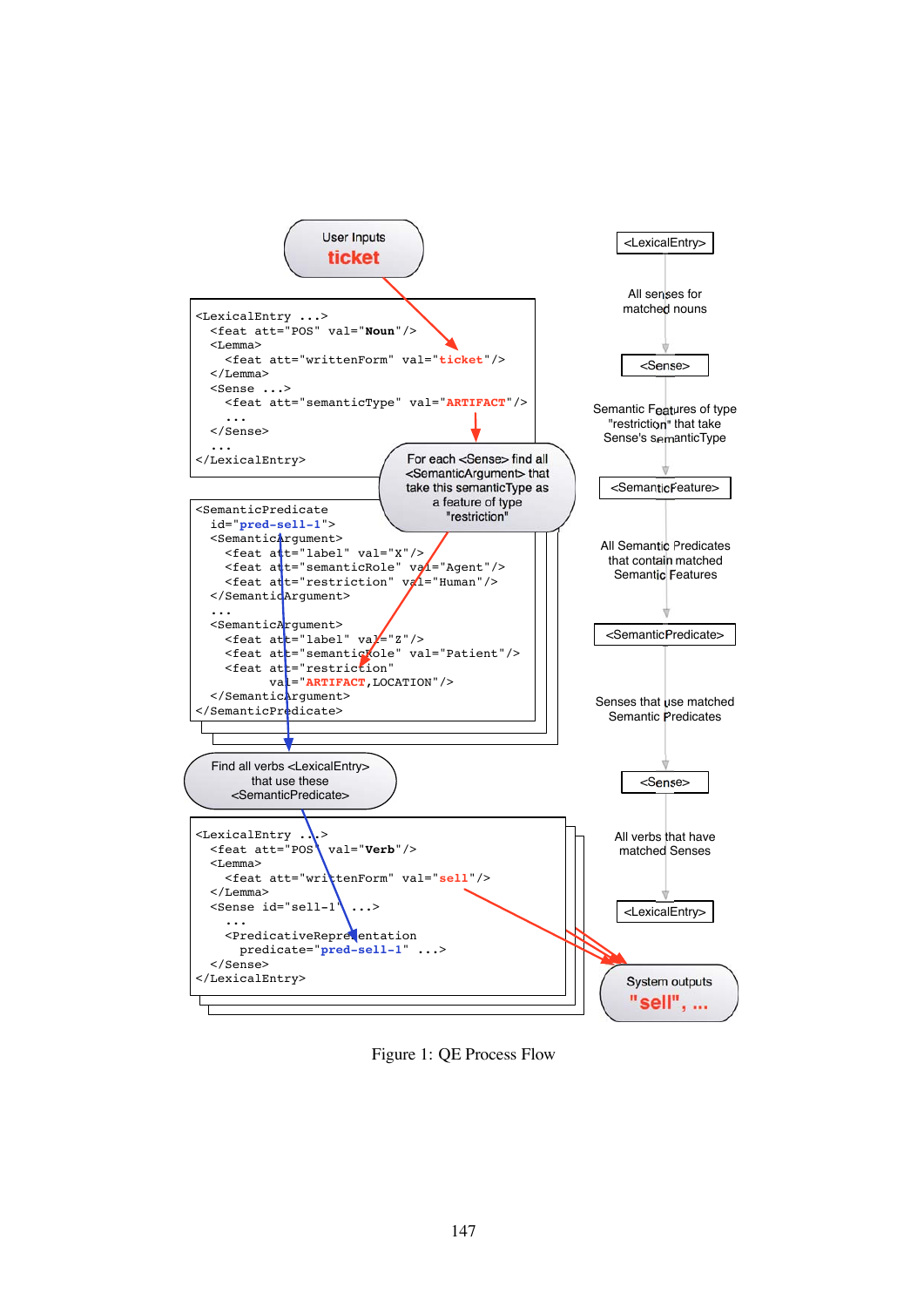```
<LexicalEntry ...>
  <feat att="POS" val="V"/>
  <Lemma><feat att="writtenForm"
          val="sell"/>
  </Lemma>
  <Sense id="sell-1" ...>
    <feat att="semanticType"
          val="Transaction"/>
    <PredicativeRepresentation
      predicate="pred-sell-1"
      correspondences="map-sell1">
  </Sense>
</LexicalEntry>
<SemanticPredicate id="pred-sell-1">
  <SemanticArgument ...>
    ...
    <feat att="restriction"
          val="ARTIFACT"/>
  </SemanticArgument>
</SemanticPredicate>
```
Figure 3: Lexical entry for "sell" with its semantic predicate

"ticket" in the role of object. The system then returns all relevant entries, here "buy", "sell" and "find", in response to the user's query. Figure 1 schematically shows this flow.

### **3 A prototype system in detail**

#### **3.1 Overview**

To test the efficacy of the LMF-compliant lexical resources, we created a system implementing the query expansion mechanism explained above. The system was developed in Java for its "compile once, run anywhere" portability and its highavailability of reusable off-the-shelf components. On top of Java 5, the system was developed using JBoss Application Server 4.2.3, the latest standard, stable version of the product at the time of development. To provide fast access times, and easy traversal of relational data, a RDB was used. The most popular free open-source database was selected, MySQL, to store all lexicons imported into the system, and the system was accessed, as a web-application, via any web browser.

#### **3.2 Database**

The finalised database schema is shown in Figure 4. It describes the relationships between entities, and more or less mirrors the classes found within the adapted LMF framework, with mostly only minor exceptions where it was efficacious for querying the data. Due to space constraints, metadata fields, such as creation time-stamps have been left out of this diagram. Since the system also allows for multiple lexicons to co-exist, a *lexicon id* resides in every table. This foreign key has been highlighted in a different color, but not connected via arrows to make the diagram easier to read. In addition, though in actuality this foreign key is not required for all tables, it has been inserted as a convenience for querying data more efficiently, even within join tables (indicated in blue). Having multiple lexical resources co-existing within the same database allows for several advantageous features, and will be described later. Some tables also contain a *text id*, which stores the original id attribute for that element found within the XML. This is not used in the system itself, and is stored only for reference.

#### **3.3 System design**

As mentioned above, the application is deployed to JBoss AS as an *ear*-file. The system itself is composed of java classes encapsulating the data contained within the database, a Parsing/Importing class for handling the LMF XML files after they have been validated, and JSPs, which contain HTML, for displaying the interface to the user. There are three main sections to the application: Search, Browse, and Configure. Explaining last to first, the Configure section, shown in Figure 5, allows users to create a new lexicon within the system or append to an existing lexicon by uploading a LMF XML file from their web browser, or delete existing lexicons that are no longer needed/used. After import, the data may be immediately queried upon with no other changes to system configuration, from within both the Browse and Search sections. Regardless of language, the rich syntactic/semantic information contained within the lexicon is sufficient for carrying out query expansion on its own.

The Browse section (Figure 6) allows the user to select any available lexicon to see the relationships contained within it, which contains tabs for viewing all noun to verb connections, a list of nouns, a list of verbs, and a list of semantic types. Each has appropriate links allowing the user to easily jump to a different tab of the system. Clicking on a noun takes them to the Search section (Figure 7). In this section, the user may select many lexicons to perform query extraction on, as is visible in Figure 7.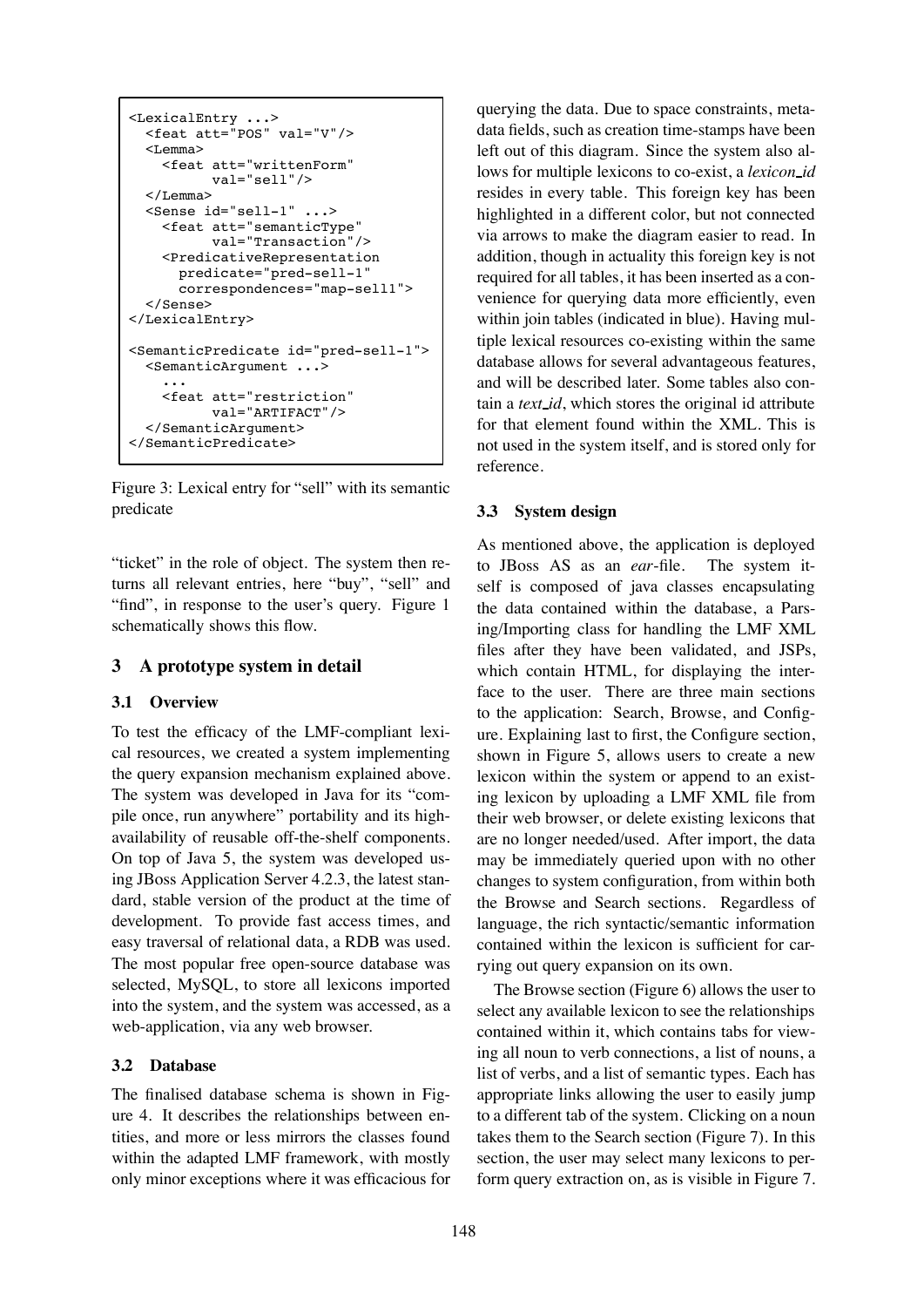



 $000$ 

| Lexicon:        | Japanese: Olympics 2 (Shirai) (Sep 16 15:44:00) : [x] delete selected |                                            |  |  |  |
|-----------------|-----------------------------------------------------------------------|--------------------------------------------|--|--|--|
|                 | OF ENTER NEW NAME                                                     | (will be used to distinguish your lexicon) |  |  |  |
| Lexicon File:   | Choose File Ino file selected                                         |                                            |  |  |  |
| End on Error:   | A                                                                     |                                            |  |  |  |
| Show Debug:     | 同                                                                     |                                            |  |  |  |
| Show SQL Debug: | 日                                                                     |                                            |  |  |  |
| Show Warnings:  | ⊽                                                                     |                                            |  |  |  |
| Clean Database: | п                                                                     |                                            |  |  |  |
|                 | Upload                                                                |                                            |  |  |  |
|                 |                                                                       |                                            |  |  |  |

| <b>NOUN→VERB</b>                  | <b>NOUNS</b> | VERBS | SEMANTIC TYPE | Target verb count >=: $\begin{bmatrix} 1 & \frac{1}{2} \end{bmatrix}$ |  |  |
|-----------------------------------|--------------|-------|---------------|-----------------------------------------------------------------------|--|--|
| Total Nouns: 6<br>Total Verbs: 11 |              |       |               |                                                                       |  |  |
| <b>Semantic Type</b>              |              |       | Source Noun   | <b>Target Verb Count</b>                                              |  |  |
| <b>COGNITIVE FACT</b>             |              | ゲーム   |               | $\overline{2}$                                                        |  |  |
| Drink                             |              | ワイン   |               | 6                                                                     |  |  |
| <b>INFORMATION</b>                |              | 新聞    |               | 5                                                                     |  |  |
| FOOD                              |              | 牛肉    |               | 6                                                                     |  |  |
| <b>ARTIFACT</b>                   |              | 荷物    |               | $\overline{6}$                                                        |  |  |
| Instrument                        |              | 電話    |               | 5                                                                     |  |  |
|                                   |              |       |               |                                                                       |  |  |

NEDO Project | browse

Figure 5: QE System - Configure Figure 6: QE System - Browse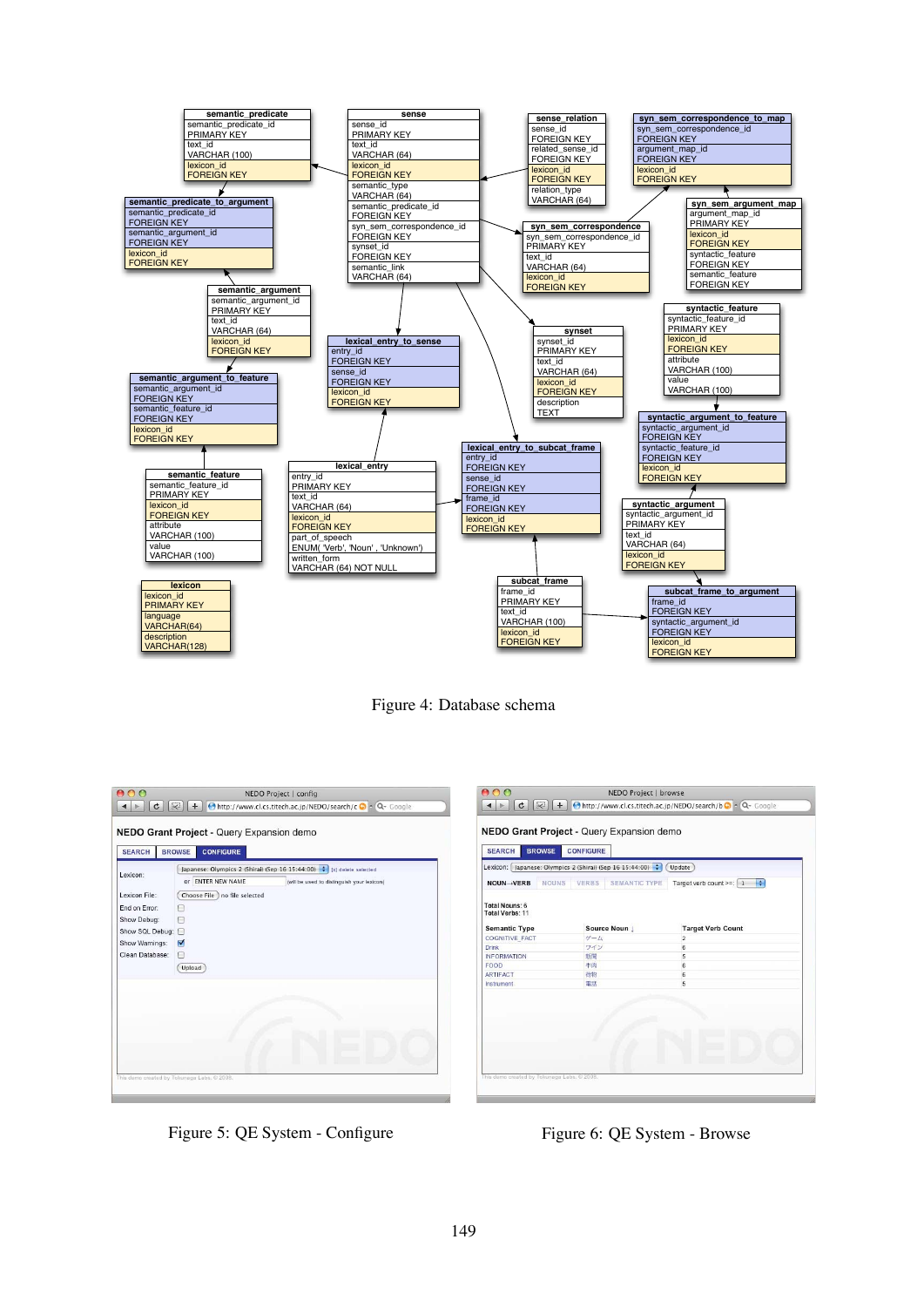| <b>SEARCH</b>                  | <b>CONFIGURE</b><br><b>BROWSE</b>                                                                                                                                                                                                                      |                                     |
|--------------------------------|--------------------------------------------------------------------------------------------------------------------------------------------------------------------------------------------------------------------------------------------------------|-------------------------------------|
|                                | Chinese: Test3 (Iul 16 09:40:34)<br>English: Olympics (Shirai) (Aug 11 19:09:04)<br>English: Olympics 2 (Shirai) (Sep 16 15:56:10)<br>Italian: Dain's test 3 (Jul 3 12:48:47)<br>· Search: //<br>Lexicon(s): Japanese: Dain's test 1 (Jun 25 19:51:08) | Search                              |
| Results:<br>Verb<br>distendere | <b>Semantic / Syntactic Relation</b><br>Patient / object                                                                                                                                                                                               | <b>Semantic Type</b><br>(Body Part) |
| stendere                       | Patient / object                                                                                                                                                                                                                                       | (Body Part)                         |
| tagliare                       | Patient / object                                                                                                                                                                                                                                       | (Body Part)                         |
| 伸ばす                            | Patient / Object                                                                                                                                                                                                                                       | (Body Part)                         |
| 吐く                             | Direction / ObliqueObject                                                                                                                                                                                                                              | (Body Part)                         |
|                                | Location / ObliqueObject                                                                                                                                                                                                                               |                                     |
| 戦う                             | 2 Participant / ObliqueObject                                                                                                                                                                                                                          | (Body Part)                         |
| 抱く                             | Location / Object                                                                                                                                                                                                                                      | (Body Part)                         |
| 洗う                             | 2 Participant / ObliqueObject                                                                                                                                                                                                                          | (Body Part)                         |
| 縫う                             | 2 Participant / ObliqueObject                                                                                                                                                                                                                          | (Body Part)                         |
| 表わす                            | 2_Participant / ObliqueObject                                                                                                                                                                                                                          | (Body Part)                         |
| 開く                             | 2 Participant / ObliqueObject                                                                                                                                                                                                                          | (Body Part)                         |

Figure 7: QE System - Search

### **3.4 Semantic information**

This new type of query expansion requires rich lexical information. We augmented our data using the SIMPLE ontology for semantic types, using the same data for different languages. This had the added benefit of allowing *cross*-language expansion as a result. In steps two and three of Figure 1 when senses are retrieved that take specific semantic types as arguments, this process can be done across all (or as many as are selected) lexicons in the database. Thus, results such as are shown in Figure 7 are possible. In this figure the Japanese word for "nail" is entered, and results for both selected languages, Japanese *and* Italian, are returned. This feature requires the unification of the semantic type ontology strata.

#### **3.5 Possible extension**

Next steps for the QE platform are to explore the use of other information already defined within the adapted framework, specifically sense relations. Given to the small size of our sample lexicon, data sparsity is naturally an issue, but hopefully by exploring and exploiting these sense relations properly, the system may be able to further expand a user's query to include a broader range of selections using any additional semantic types belonging to these related senses. The framework also contains information about the order in which syntactic arguments should be placed. This information should be used to format the results from the user's query appropriately.

### **4 An Additional Evaluation**

We conducted some additional query expansion experiments using a corpus that was acquired from Chinese LDC (No. "2004-863-009") as a base (see below). This corpus marked an initial achievement in building a multi-lingual parallel corpus for supporting development of cross-lingual NLP applications catering to the Beijing 2008 Olympics.

The corpus contains parallel texts in Chinese, English and Japanese and covers 5 domains that are closely related to the Olympics: traveling, dining, sports, traffic and business. The corpus consists of example sentences, typical dialogues and articles from the Internet, as well as other language teaching materials. To deal with the different languages in a uniform manner, we converted the corpus into our proposed LMF-compliant lexical resources framework, which allowed the system to expand the query between all the languages within the converted resources without additional modifications.

As an example of how this IR system functioned, suppose that Mr. Smith will be visiting Beijing to see the Olympic games and wants to know how to buy a newspaper. Using this system, he would first enter the query "newspaper". For this query, with the given corpus, the system returns 31 documents, fragments of the first 5 shown below.

- (1) I'll bring an English *newspaper* immediately.
- (2) Would you please hand me the *newspaper*.
- (3) There's no use to go over the *newspaper* ads.
- (4) Let's consult the *newspaper* for such a film.
- (5) I have little confidence in what the *newspapers* say.

Yet it can be seen that the displayed results are not yet useful enough to know how to buy a newspaper, though useful information may in fact be included within some of the 31 documents. Using the lexical resources, the query expansion module suggests "buy", "send", "get", "read", and "sell" as candidates to add for a revised query.

Mr. Smith wants to buy a newspaper, so he selects "buy" as the expansion term. With this query the system returns 11 documents, fragments of the first 5 listed below.

(6) I'd like some *newspapers*, please.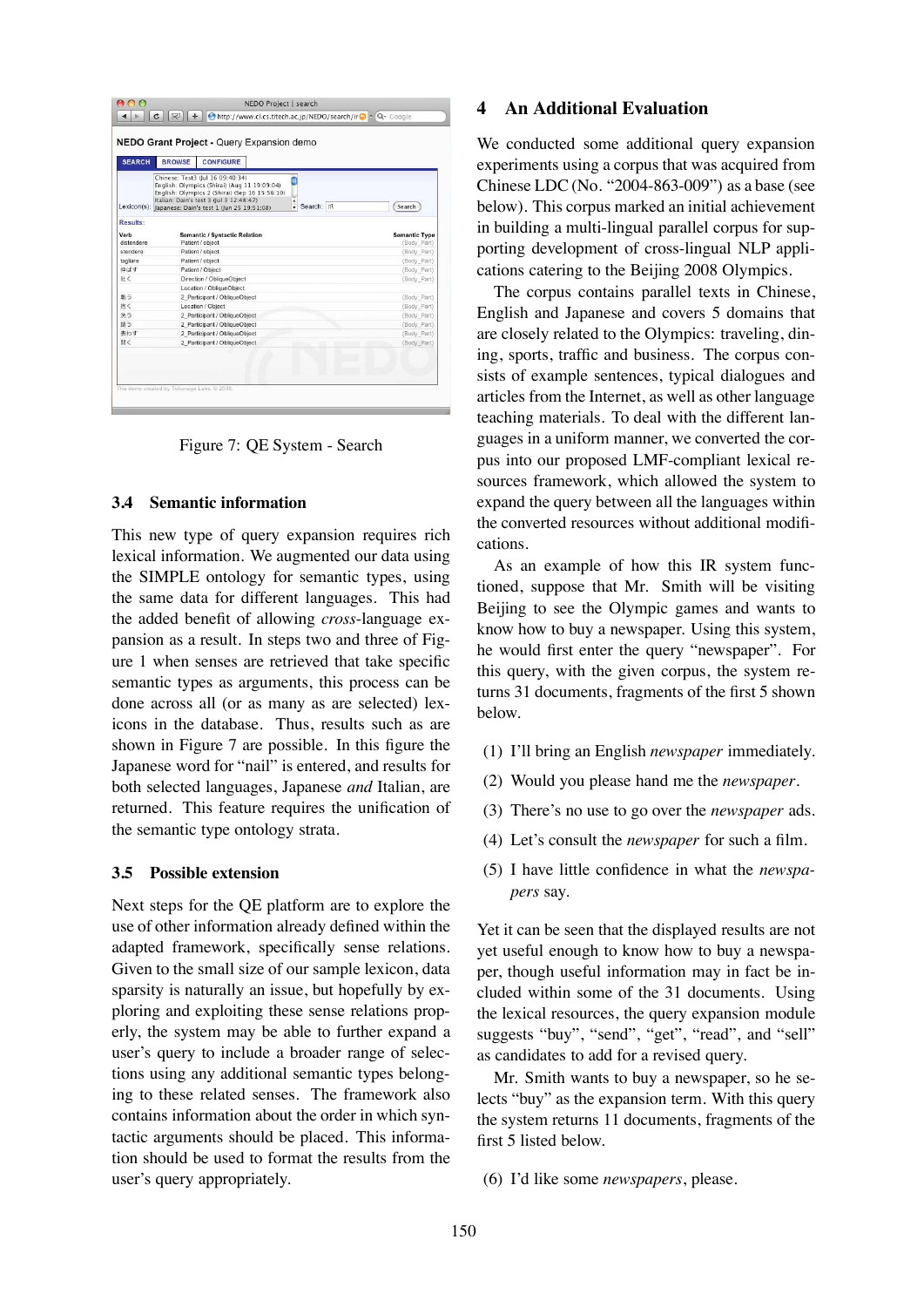- (7) Oh, we have a barber shop, a laundry, a store, telegram services, a *newspaper* stand, table tennis, video games and so on.
- (8) We can put an ad in the *newspaper*.
- (9) Have you read about the Olympic Games of Table Tennis in today's *newspaper*, Miss?
- (10) *newspaper* says we must be cautious about tidal waves.

This list shows improvement, as information about newspapers and shopping is present, but still appears to lack any documents directly related to *how* to buy a newspaper.

Using co-occurrence indexes, the IR system returns document (11) below, because the noun "newspaper" and the verb "buy" appear in the same sentence.

(11) You can make change at some stores, just buy a *newspaper* or something.

From this example it is apparent that this sort of query expansion is still too naive to apply to real IR systems. It should be noted, however, that our current aim of evaluation was in confirming the advantage of LMF in dealing with multiple languages, for which we conducted a similar run with Chinese and Japanese. Results of these tests showed that in following the LMF framework in describing lexical resources, it was possibile to deal with all three languages without changing the mechanics of the system at all.

# **5 Discussion**

LMF is, admittedly, a "high-level" specification, that is, an abstract model that needs to be further developed, adapted and specified by the lexicon encoder. LMF does not provide any off-theshelf representation for a lexical resource; instead, it gives the basic structural components of a lexicon, leaving full freedom for modeling the particular features of a lexical resource. One drawback is that LMF provides only a specification manual with a few examples. Specifications are by no means instructions, exactly as XML specifications are by no means instructions on how to represent a particular type of data.

Going from LMF specifications to a true instantiation of an LMF-compliant lexicon is a long way, and comprehensive, illustrative and detailed examples for doing this are needed. Our prototype system provides a good starting example for this

direction. LMF is often taken as a prescriptive description, and its examples taken as pre-defined normative examples to be used as coding guidelines. Controlled and careful examples of conversion to LMF-compliant formats are also needed to avoid too subjective an interpretation of the standard.

We believe that LMF will be a major base for various SemanticWeb applications because it provides interoperability across languages and directly contributes to the applications themselves, such as multilingual translation, machine aided translation and terminology access in different languages.

From the viewpoint of LMF, our prototype demonstrates the adaptability of LMF to a representation of real-scale lexicons, thus promoting its adoption to a wider community. This project is one of the first test-beds for LMF (as one of its drawbacks being that it has not been tested on a wide variety of lexicons), particularly relevant since it is related to both Western and Asian language lexicons. This project is a concrete attempt to specify an LMF-compliant XML format, tested for representative and parsing efficiency, and to provide guidelines for the implementation of an LMF-compliant format, thus contributing to the reduction of subjectivity in interpretation of standards.

From our viewpoint, LMF has provided a format for exchange of information across differently conceived lexicons. Thus LMF provides a standardised format for relating them to other lexical models, in a linguistically controlled way. This seems an important and promising achievement in order to move the sector forward.

# **6 Conclusion**

This paper described the results of a three-year project for creating an international standard for language resources in cooperation with other initiatives. In particular, we focused on query expansion using the standard.

Our main contribution can be summarised as follows.

• We have contributed to ISO TC37/SC4 activities, by testing and ensuring the portability and applicability of LMF to the development of a description framework for NLP lexicons for Asian languages. Our contribution includes (1) a package for derivational